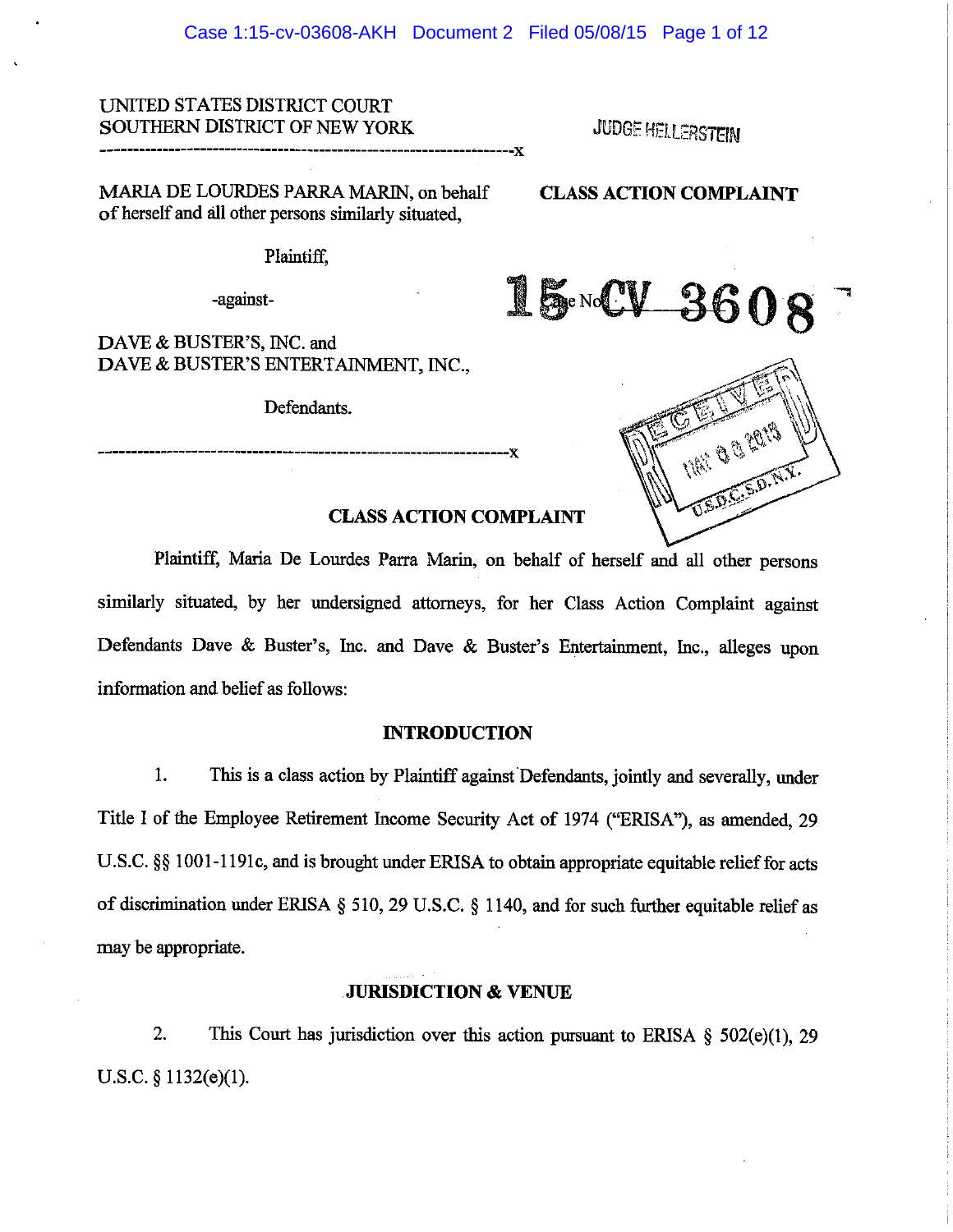#### Case 1:15-cv-03608-AKH Document 2 Filed 05/08/15 Page 2 of 12

3. Venue of this action lies in the district court for the Southern District of New York, pursuant to ERISA  $\S$  502(e)(2), 29 U.S.C.  $\S$  1132(e)(2). The violations and breaches alleged took place within this district and Defendants do business in this district.

# THE PARTIES

4. Plaintiff, Maria De Lourdes Parra Marin ("Plaintiff' or "Ms. Marin"), resides in the City of New York, County of Queens, and State of New York.

5. Defendant Dave & Buster's, Inc., ("Dave & Buster's Inc.") is a corporation incorporated in the State of Missouri with a principal place of business located at 2481 Manana Drive, Dallas, Texas 75220.

6. Defendant Dave & Buster's Entertainment, Inc., ("Dave & Buster's Entertainment") is a corporation incorporated in the State of Delaware with a principal place of business located at 2481 Manana Drive, Dallas, Texas 75220 and is the parent company of Dave & Buster's (collectively "Defendants" or "Dave & Buster's").

# CLASS ACTION ALLEGATIONS

7. This class action is brought pursuant to Rule  $23(b)(2)$  of the Federal Rules of Civil Procedure on behalf of a class of persons currently or formerly employed by Dave & Buster's (i) who were participants in an ERISA health insurance plan sponsored by Dave & Buster's (the "Dave & Buster's Plan"); and (ii) whose hours were involuntarily reduced by Dave & Buster's from June 1, 2013 to the present, after the enactment of the Patient Protection and Affordable Care Act ("ACA"), which reductions resulted in either the loss of their insurance coverage under the Dave and Buster's Plan or being offered only inferior health insurance (the "class").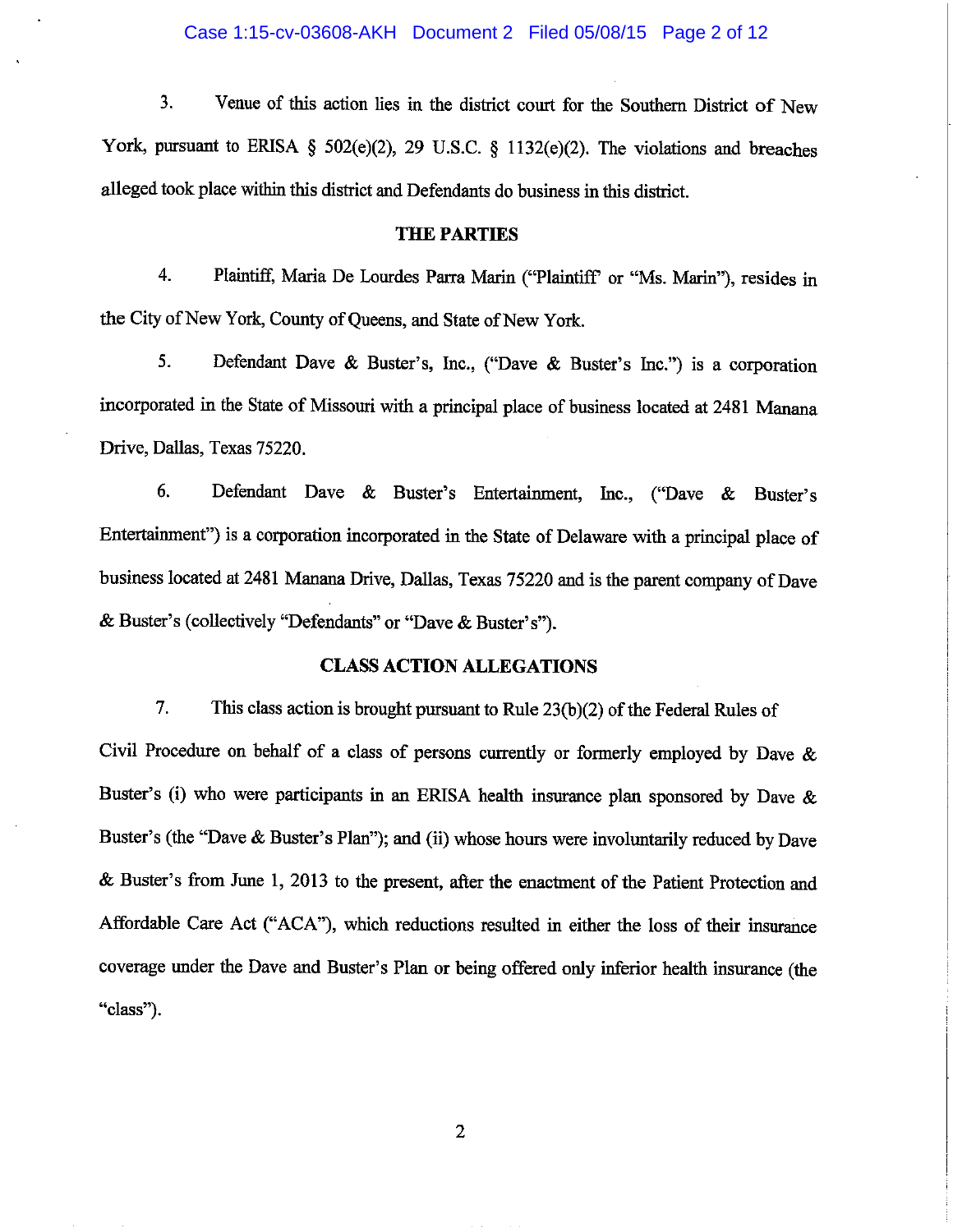#### Case 1:15-cv-03608-AKH Document 2 Filed 05/08/15 Page 3 of 12

8. The class is so numerous that joinder of all members is impracticable. The class consists of approximately 10,000 persons as estimated by the number of hourly employees employed in Dave & Buster's 72 stores in the United States.

9. Questions of law or fact are common to all the members of the class. The common questions of law or fact include, but are not limited to the following:

(a) Whether Dave  $&$  Buster's acted to deny Plaintiff and the class continued coverage under the Dave & Buster's Plan;

(b) Whether Dave & Buster's "right sized" its work force in 2013 to reduce the number of full-time employees;

(c) Whether Dave  $\&$  Buster's "right sized" its work force in 2013 for the purpose, in whole or part, of avoiding the costs associated with providing health insurance to its full-time employees in compliance with the requirements of the ACA;

(d) Whether Dave & Buster's intentionally interfered with the rights of Plaintiff and the class under the Dave & Buster's Plan.

10. The claims of Plaintiff are typical of the claims of the class. She was, and is, employed by Dave & Buster's. She was subjected to a nationwide effort by Defendants in 2013 to "right size" the number of full-time employees, thus permitting Defendants to avoid the costs associated with the ACA. As a result, like other class members, Plaintiff had her work hours cut, and was denied continued coverage under the Dave & Buster's Plan.

11. Plaintiff will assure the adequate representation of all members of the class, and has no conflict with class members in the maintenance of this class action. She has had no relationship with Dave & Buster's except as an employee. Her interests in this action are antagonistic to the interests of Dave & Buster's, and she will vigorously pursue the claims of the class. Plaintiff has no interest antagonistic to or in conflict with the interests of the class.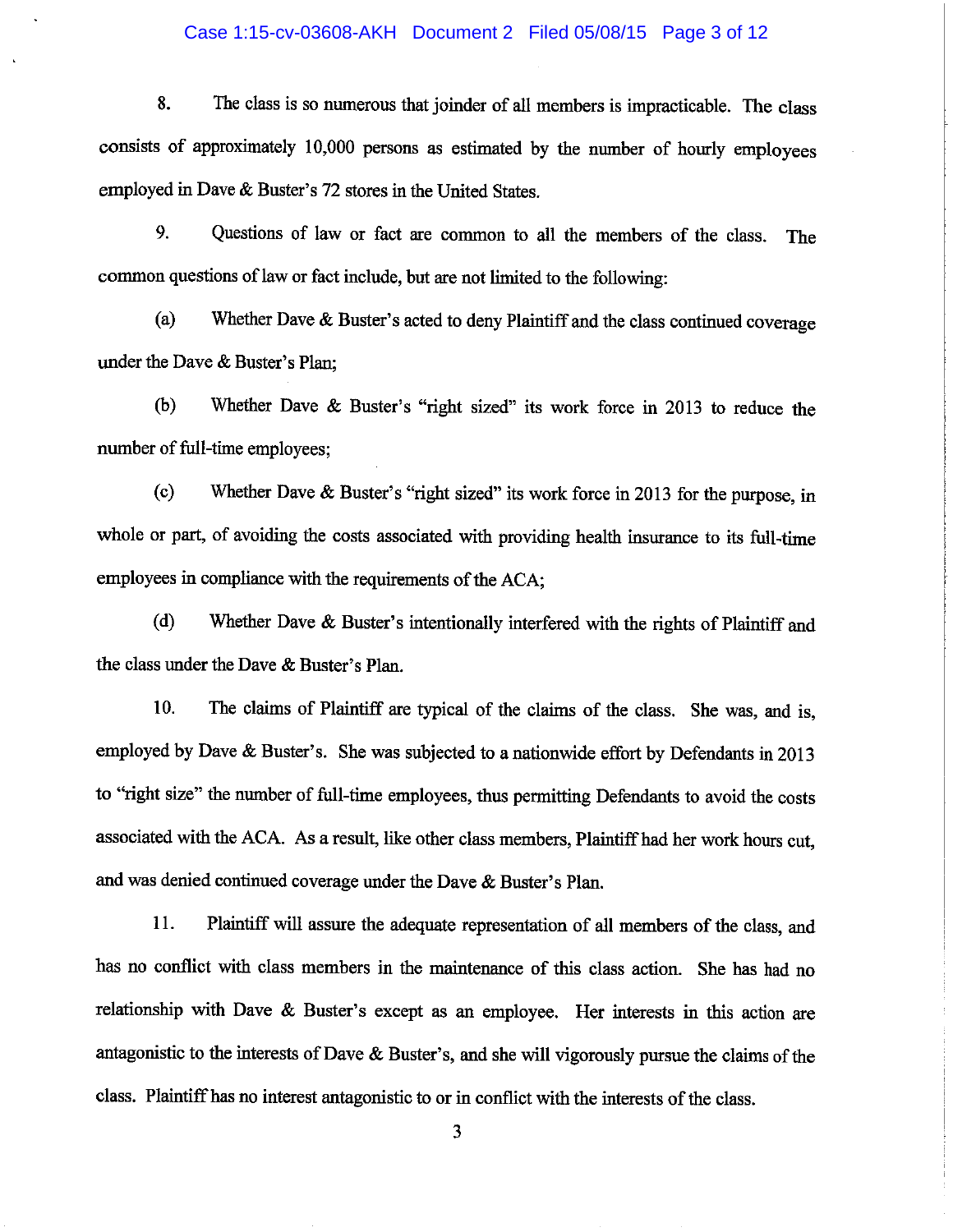#### Case 1:15-cv-03608-AKH Document 2 Filed 05/08/15 Page 4 of 12

12. Plaintiff has retained counsel experienced in the prosecution of class actions in general and ERISA litigation in particular.

13. Dave & Buster's has acted on grounds generally applicable to the class so that final injunctive and declaratory relief is appropriate with respect to the class.

14. The calculation of the equitable restitution to be awarded to Plaintiff and the class is formulaic and is capable of computation by means of objective standards.

15. No undue difficulties are anticipated to result from the prosecution of this suit as a class action.

16. Plaintiff will seek to identify all class members through such investigation and discovery as may be appropriate. Plaintiff will provide to the class such notice of this action as the Court may direct.

# FACTUAL ALLEGATIONS

17. Dave & Buster's currently owns and operates 72 stores ("Stores") in 30 states in the United States that combine dining and an assortment of entertainment attractions, including playing games and watching live sports and other televised events.

18. In or about August, 2006, Ms. Marin was hired by Dave & Buster's as a full-time employee in its kitchen staff at Dave & Buster's Store # 50 located at 234 West  $42<sup>nd</sup>$  St., 3rd Floor, New York, New York 10036 ("Times Square Store").

19. For seven years, from in or about 2006 through May 2013, Ms. Marin worked approximately 30-45 hours a week at the Dave & Buster's Times Square Store at \$15an hour for a weekly pay in the range of \$450-\$600.

20. As a full-time employee, Ms. Marin, like other full-time employees at the Times Square Store, was a participant in, and received health insurance coverage under, the Dave & Buster's Plan.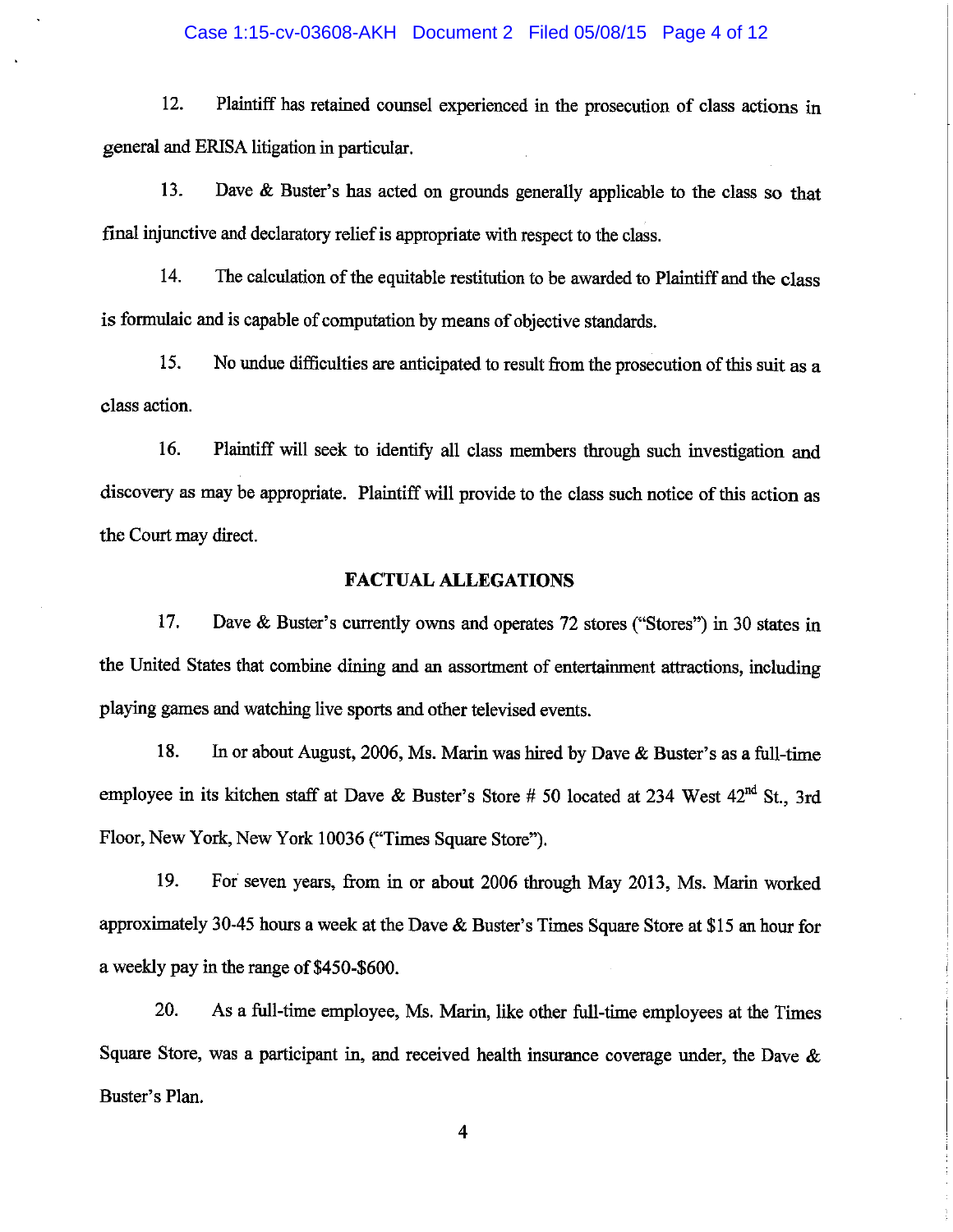#### Case 1:15-cv-03608-AKH Document 2 Filed 05/08/15 Page 5 of 12

21. Upon information and belief, prior to June 2013, Dave & Buster's employed in excess of 100 full-time employees at the Times Square Store who were afforded coverage under the Dave & Buster's Plan.

22. On or about March 23, 2010, the ACA became law and required that insurance coverage provided by covered employers must be affordable and provide a minimum value, within the meaning of the law, or the employers may liable for a penalty. These requirements became effective for employers with over 100 full-time employees on January 1, 2015.

23. The ACA required additional changes to the insurance provided by employers, including but limited to, requiring that such insurance plans must:

- a. Provide dependent coverage for children up to age 26;
- b. Not place lifetime limits on the dollar value of coverage and prohibit insurers from rescinding coverage, except in cases of fraud;
- c. Not exclude coverage for pre-existing condition exclusions;
- d. Limit any waiting periods for coverage to 90 days;
- e. Spend at least 80% or 85% of premium dollars on medical care, and be subject to review of premium rate increases; and
- f. Cover certain preventive services without any cost-sharing for the enrollee when delivered by in-network providers (services such as blood pressure, diabetes and cholesterol tests; many cancer screenings; routine vaccinations; pre-natal care; and regular wellness visits for infants and children). children).

I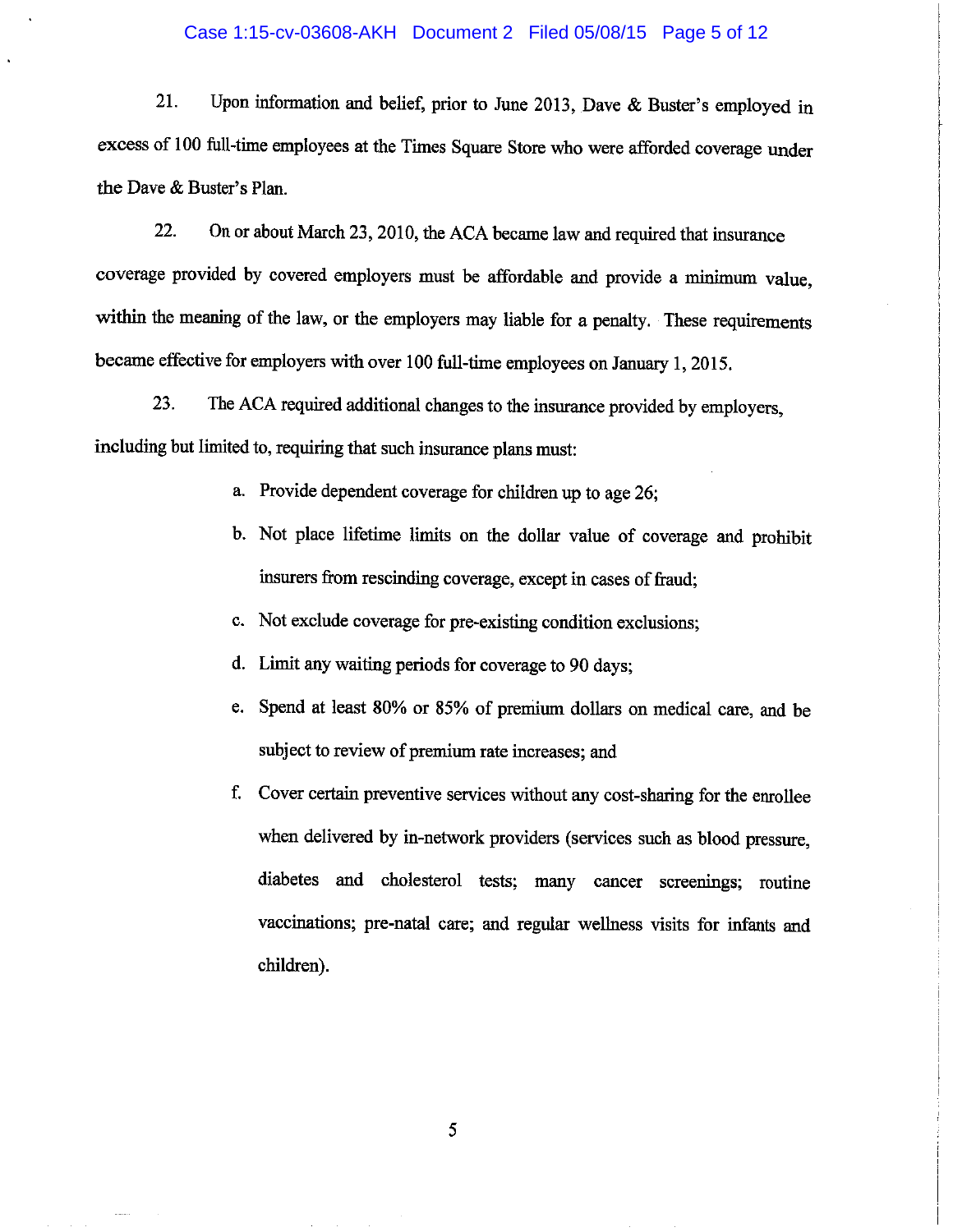### Case 1:15-cv-03608-AKH Document 2 Filed 05/08/15 Page 6 of 12

24. Upon information and belief, Dave & Buster's designed and implemented a nationwide "effort in 2013 intended to 'right-size' the number of full-time and part-time employees," so as to avoid the costs associated with providing insurance that complied with the requirements of the ACA.

25. In or about June 2013, Dave & Buster's scheduled two meetings, one for the afternoon and one for the evening shift, which all Dave & Buster's employees at the Times Square Store, numbering in excess of 100, were required to attend.

26. At the June 2013 meeting attended by Ms. Marin and approximately 60 other employees, the Times Square Store General Manager, Chris Waugaman, accompanied by the Assistant General Manager, JD Roewer, announced that compliance with the ACA would cost Dave & Buster's as much as "two million dollars," and that, to avoid that cost, Dave & Buster's planned to reduce the number of the full-time employees at the Times Square Store to approximately 40.

27. Upon information and belief, similar meetings were held at many other Dave  $\&$ Buster's locations around the country.

28. On or about June 9, 2013, a former employee at another Dave & Buster's location, posted to Dave & Buster's' Facebook page that "in a preemptive strike against Obamacare, Dave and Buster's cut the vast majority of their employees down to part-time last week. . . . . They called store meetings and told everyone they were losing hours (pay) and health insurance due to Obamacare . . ."

29. Beginning in or about June 2013, Dave & Buster's, in accordance with its attempt to "right-size" the number of full-time employees, reduced Ms. Marin's hours to under 30 hours per week.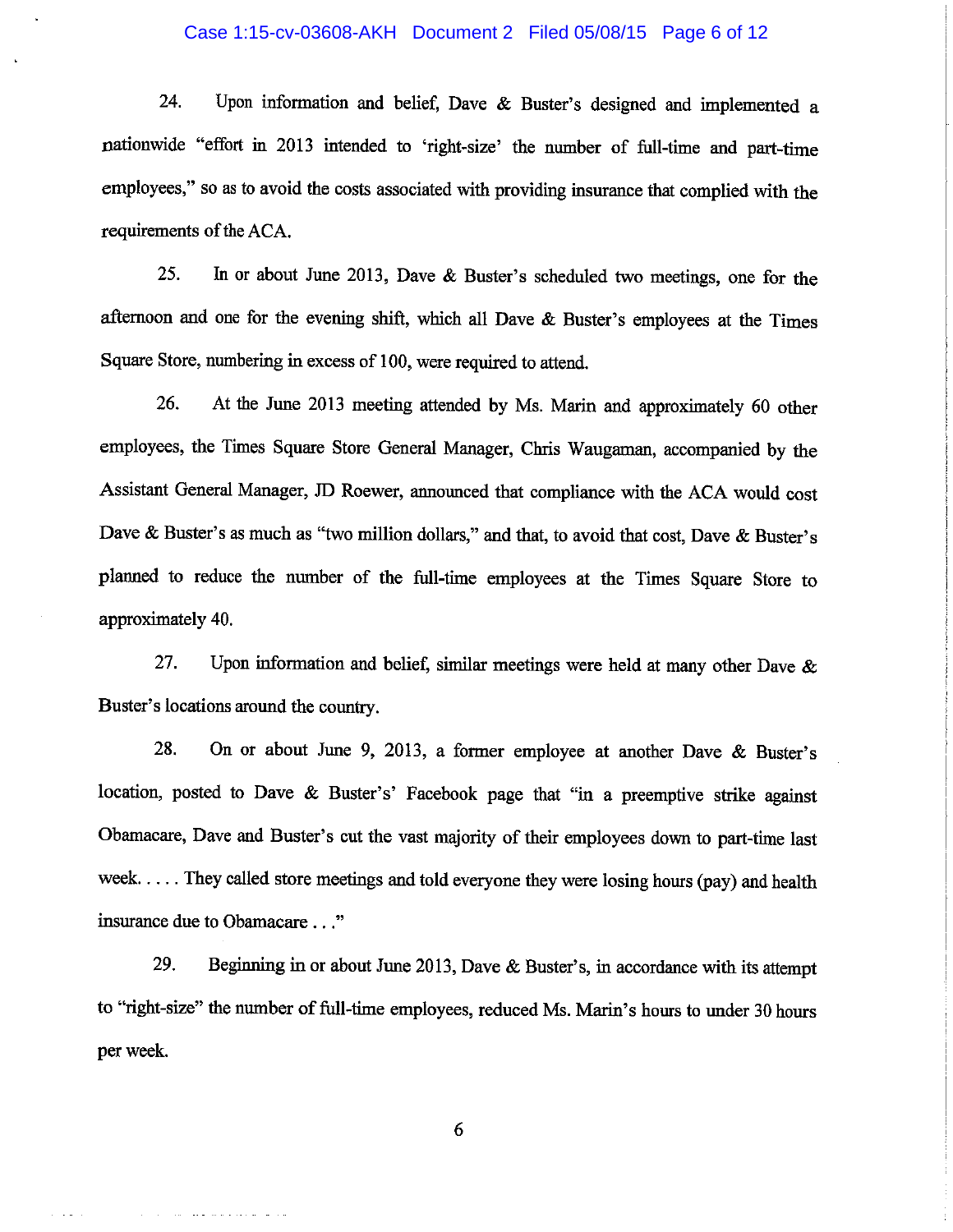#### Case 1:15-cv-03608-AKH Document 2 Filed 05/08/15 Page 7 of 12

30. In or about August 2013, Margo Manning, Senior Vice President of Human Resources for Dave & Buster's, when questioned about the reduction in full-time employees. stated: "We take all decisions that affect our team members' hours seriously. Like many companies, D&B is in the process of adapting to upcoming changes associated with health care reform." Karen Robinson-Jacobs, Restaurateurs, wary of health care costs, eye workers' hours, THE DALLAs MORNING NEWS, Aug. 26, 2013, http://www.dallasnews.com/business/restaurantshotels/20130826-restaurateurs-wary-of-health-care-costs-eye-workers-hours.ece.

31. In August 2013, in accordance with Dave & Buster's effort to "right size" the number of full-time employees who participated in the Dave & Buster's Plan, Ms. Marin's supervisors further reduced her hours to less than 20 hours each week.

32. During the period November 2013 through February 2014, with the exception of two weeks, Ms. Marin's hours never equaled or exceeded 30 hours per week.

33. Given the reduction in Ms. Marin's average hours from approximately 30-40 hours to approximately 10-25 hours per week, Ms. Marin's weekly pay, from August 2013 through February 2014, dropped from a range of approximately  $$450-600$  to a range of approximately \$150-375a week.

34. By letter dated March 10, 2014, Dave & Buster's officially notified Ms. Marin that she no longer qualified for coverage under Dave & Buster's Plan because Dave & Buster's required its workers "to average at least 28 hours per week to be classified as a full-time employee and to be eligible for full-time medical and vision benefit plans," and Ms. Marin's average hours worked from September 1, 2013 through February 28, 2014, were "17.43 hours per week."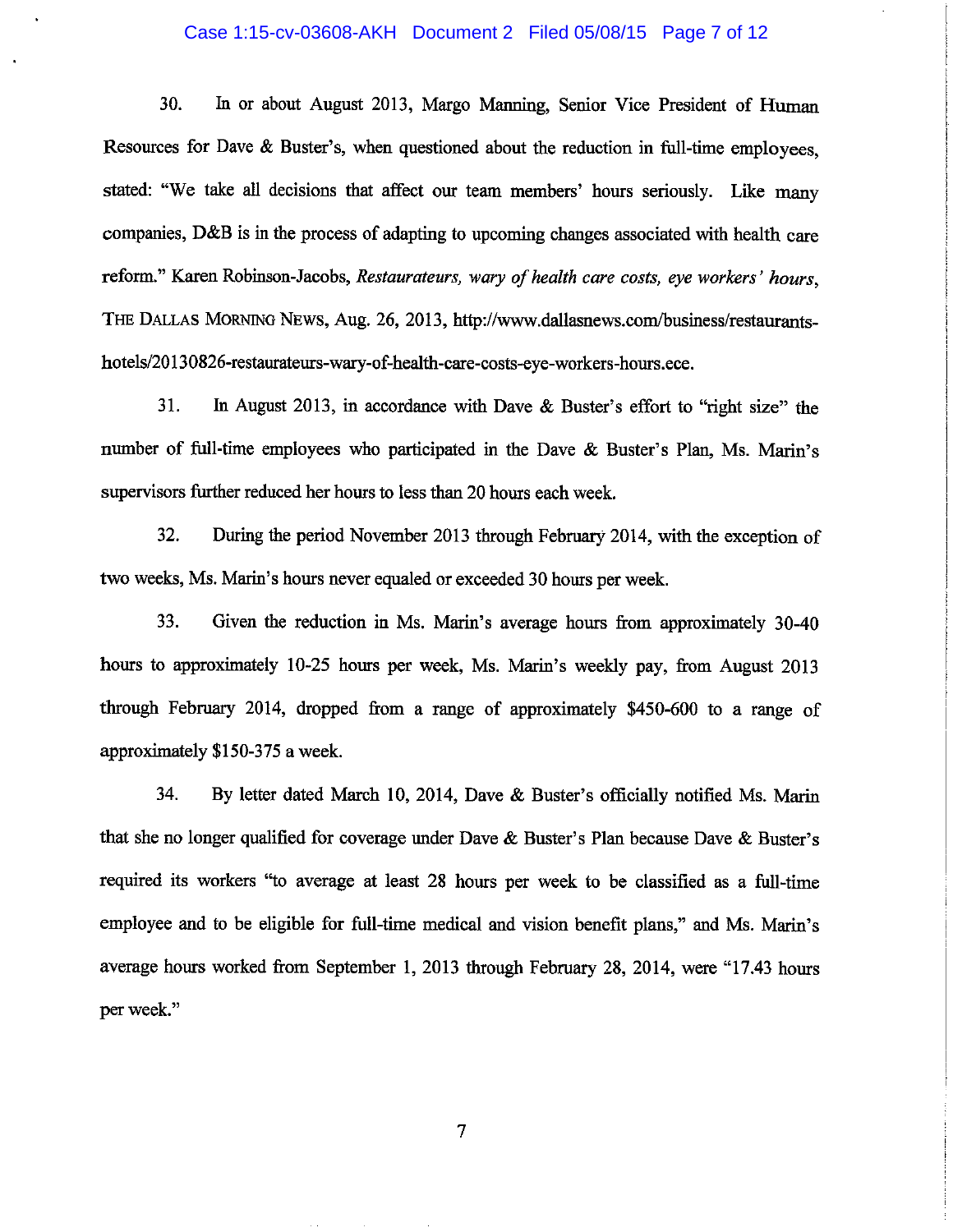#### Case 1:15-cv-03608-AKH Document 2 Filed 05/08/15 Page 8 of 12

35. Dave & Buster's March 10, 2014 letter further advised Ms. Marin that her status would be changed to part-time, and that her current coverage in the Dave & Buster's Plan for full-time employees would terminate on March 31, 2014.

36. On or before March 31, 2014, Dave & Buster's terminated Ms. Marin's medical insurance coverage under the Dave  $\&$  Buster's Plan.

37. In a June 23, 2014 letter to Ms. Marin's attorney, Jay Tobin, the Senior Vice President, General Counsel and Secretary for Dave & Buster's, explained Ms. Marin's reduction in hours as part of a nationwide "program in 2013 intended to right-size the number of full-time and part-time employees in [its] stores."

38. Upon information and belief, reducing the work hours of Plaintiff and the class to convert them to part-time work status significantly reduces their pay and prevents them from being able to afford health insurance, to the extent it is offered to part-time employees.

39. In a Form S-1 filed by Defendants with the Securities and Exchange Commission on or about September 29, 2014, which became effective on October 9, 2014, Dave & Buster's disclosed its concern about the ACA's negative impact on its business, and reported the following:

> The Patient Protection and Affordable Care Act, as amended by the Health Care and Education Reconciliation Act of 2010 (collectively, the "Patient Act"), as well as other healthcare reform legislation being considered by Congress and state legislatures, may have an adverse effect on our business. Although the Patient Act does not mandate that employers offer health insurance to all employees who are eligible under the legislation, beginning in 2015, penalties will be assessed on employers who do not offer health insurance that meets certain affordability or benefit coverage requirements. Providing health insurance benefits to employees that are more extensive than the health insurance benefits we currently provide and to a potentially larger proportion of our employees, or the payment of penalties if the specified level of coverage is not provided at an affordable cost to employees, will increase our expenses. ... We believe our plans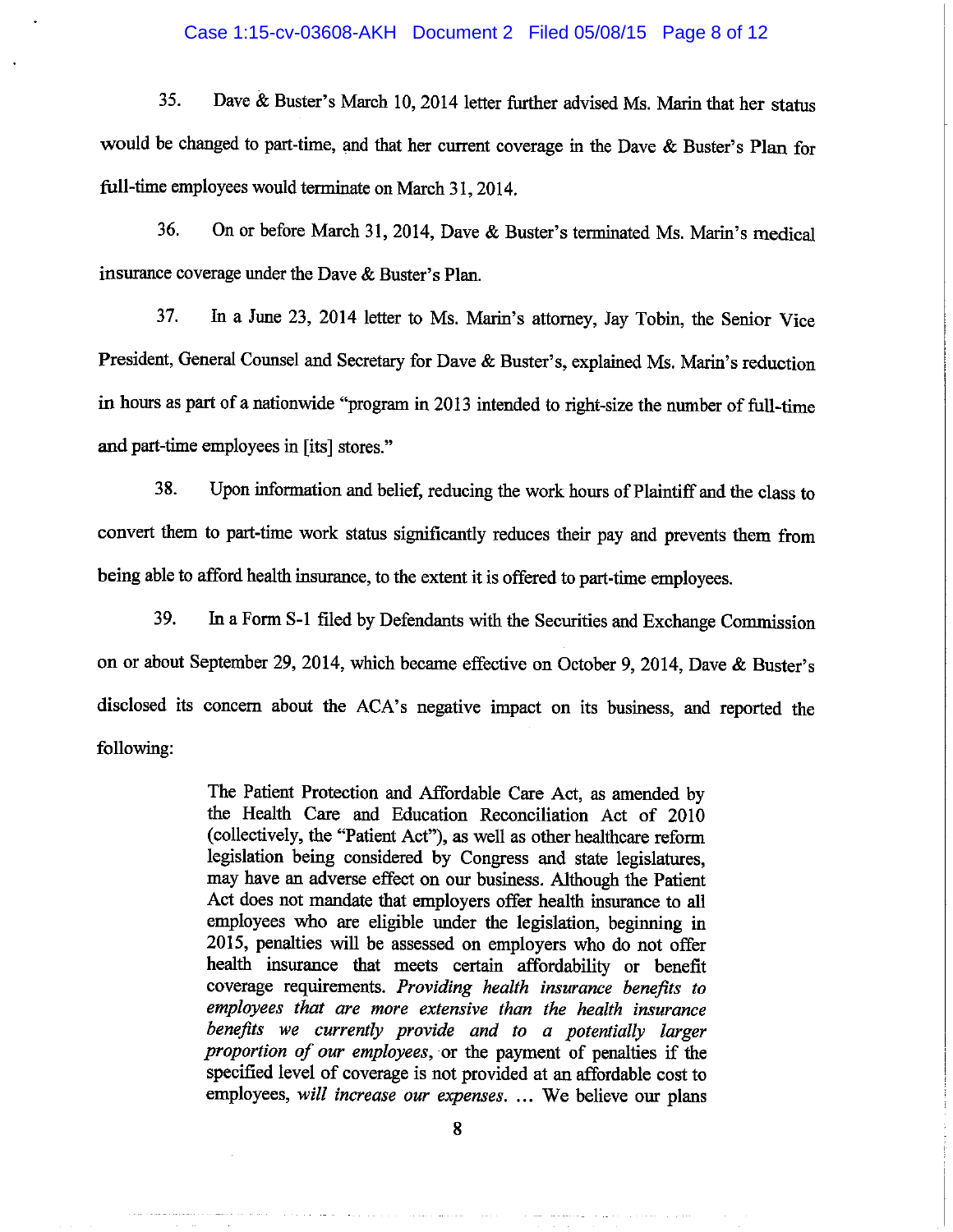will meet these requirements, however, providing health insurance benefits to a potentially larger proportion of our employees, or the payment of penalties if the specified level of coverage is not provided at an affordable cost to employees, could have a significant, negative impact on our business. (emphasis added)

40. On or about April 7, 2015, Dave & Buster's filed its Form 10-K for the year

ended February 1, 2015, reported a decrease in its payroll, stating:

Operating payroll and benefits increased by \$25,537, or 17.0%, to \$175,709 in fiscal 2014 compared to \$150,172 in fiscal 2013, primarily due to new store openings. The total cost of operating payroll and benefits, as a percentage of total revenues, decreased 10 basis points to 23.5% in fiscal 2014 compared to 23.6% for fiscal 2013. The decrease in operating payroll and benefits, as a percentage of revenues, was driven primarily by decreased hourly and management labor costs offset by increased incentive compensation expense and unfavorable health insurance claims experience.

41. According to Dave & Buster's' Form 10-K for the year ended February 1, 2015,

"A typical store employs approximately 140 hourly employees many of whom work part-time."

42. As result of the significant reduction in her hours, since on or about March 31,

2014 through the present, Ms. Marin has been unable to participate in the Dave & Buster's Plan.

# CLAIM FOR RELIEF

43. Plaintiff repeats and re-alleges the allegations in paragraphs 1- 42 as if fully set forth herein.

44. At all times relevant, the Dave & Buster's Plan was an "employee welfare benefit plan" as defined by ERISA, 29 U.S.C. §1002.

45. At all relevant times, Plaintiff and the class were participants in the Dave & Buster's Plan.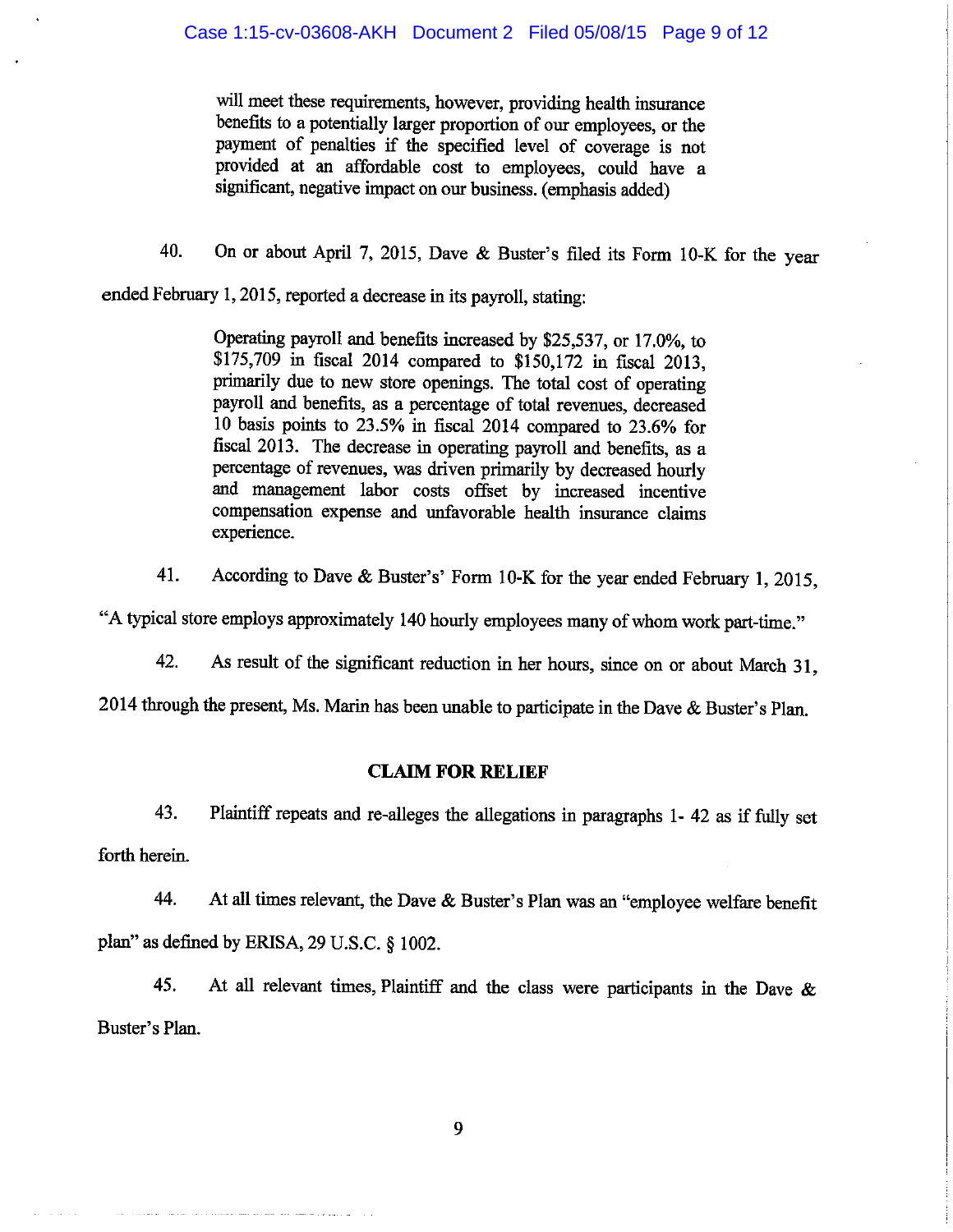### Case 1:15-cv-03608-AKH Document 2 Filed 05/08/15 Page 10 of 12

46. At all relevant times, Plaintiff and the class were qualified for their positions at Dave & Buster's.

47. Beginning in or about June 2013, Defendants, pursuant to a nationwide effort to "right size" the number of full-time employees who participated in the Dave & Buster's Plan, reduced work hours for Plaintiff and the class to under 30 hours per week with the intent and the purpose, in whole or part, of interfering with their attainment of their rights as participants under the Dave & Buster's Plan.

48. As a result of the reduction of employee hours in accordance with the nationwide effort to "right size" the number of full-time employees who participated in the Dave & Buster's Plan, Plaintiff and the class lost the health insurance benefits they had under the Dave  $\&$  Buster's Plan.

49. As a result of the reduction of employee hours in accordance with the nationwide effort to "right size" the number of full- time employees who participated in the Dave & Buster's Plan, Plaintiff and the class lost wages and benefits.

50. By converting Plaintiff and the class from full-time to part-time status, Defendants interfered with the attainment of their rights to participate in the Dave & Buster's Plan in violation of § 510 of ERISA, 29 U.S.C. § 1140.

|

I i

51. Plaintiff and the class have suffered a loss of health insurance benefits and seek equitable restitution as a result of Defendants' violation of §510 of ERISA, 29 U.S.C. §1140.

52. Plaintiff and the class have suffered a loss of wages and benefits due to the reduction in their hours, and seek equitable restitution as <sup>a</sup> result of Defendants' violation of §  $\frac{1}{2}$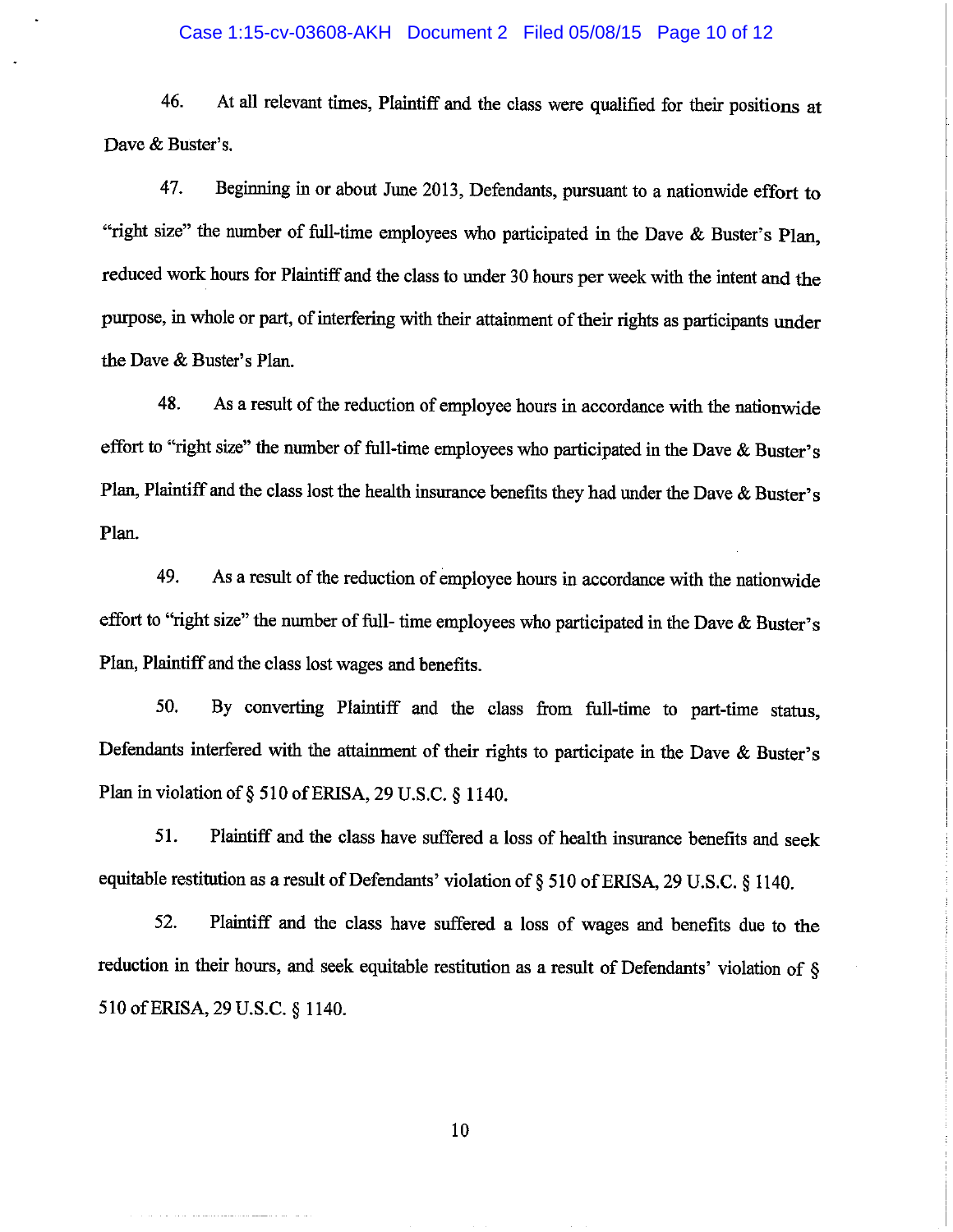# PRAYER FOR RELIEF

WHEREFORE, Plaintiff prays for judgment:

A. Ordering Defendants to immediately reinstate Plaintiff and the class to full-time positions and to restore their rights of participation in a Dave  $\&$  Buster's Plan that complies with the requirements of the ACA:

B. Awarding Plaintiff and the class equitable restitution to make Plaintiff and the class whole for the loss of wages and benefits, with interest, from the date of the reduction of their hours and benefits;

C. Awarding Plaintiff and the class equitable restitution to make them whole for the costs of health insurance they secured to replace the health insurance Dave and Buster's denied them and to reimburse them for any out of pocket costs for medical claims that would have been paid in whole or in part as if they and their beneficiaries had continued to participate in the Dave & Buster's Plan.

D. Awarding Plaintiff reasonable attorney's fee and costs pursuant to 29 U.S.C.  $1132(g)$ ;

E. Awarding Plaintiff such other further and different relief as may be just and proper in the circumstances.

Dated: New York, New York May 8, 2015

LU DOA 1 Judith L. Spanier, Esq.

Natalie S. Marcus, Esg Abbey Spanier, LLP 212 East 39<sup>th</sup> Street New York, New York 10016 (212) 889-3700 jspanier@abbeyspanier.com

Bradford D. Conover, Esq. Molly Smithsimon, Esq. Conover Law Offices 345 Seventh Avenue, 21<sup>st</sup> Floor